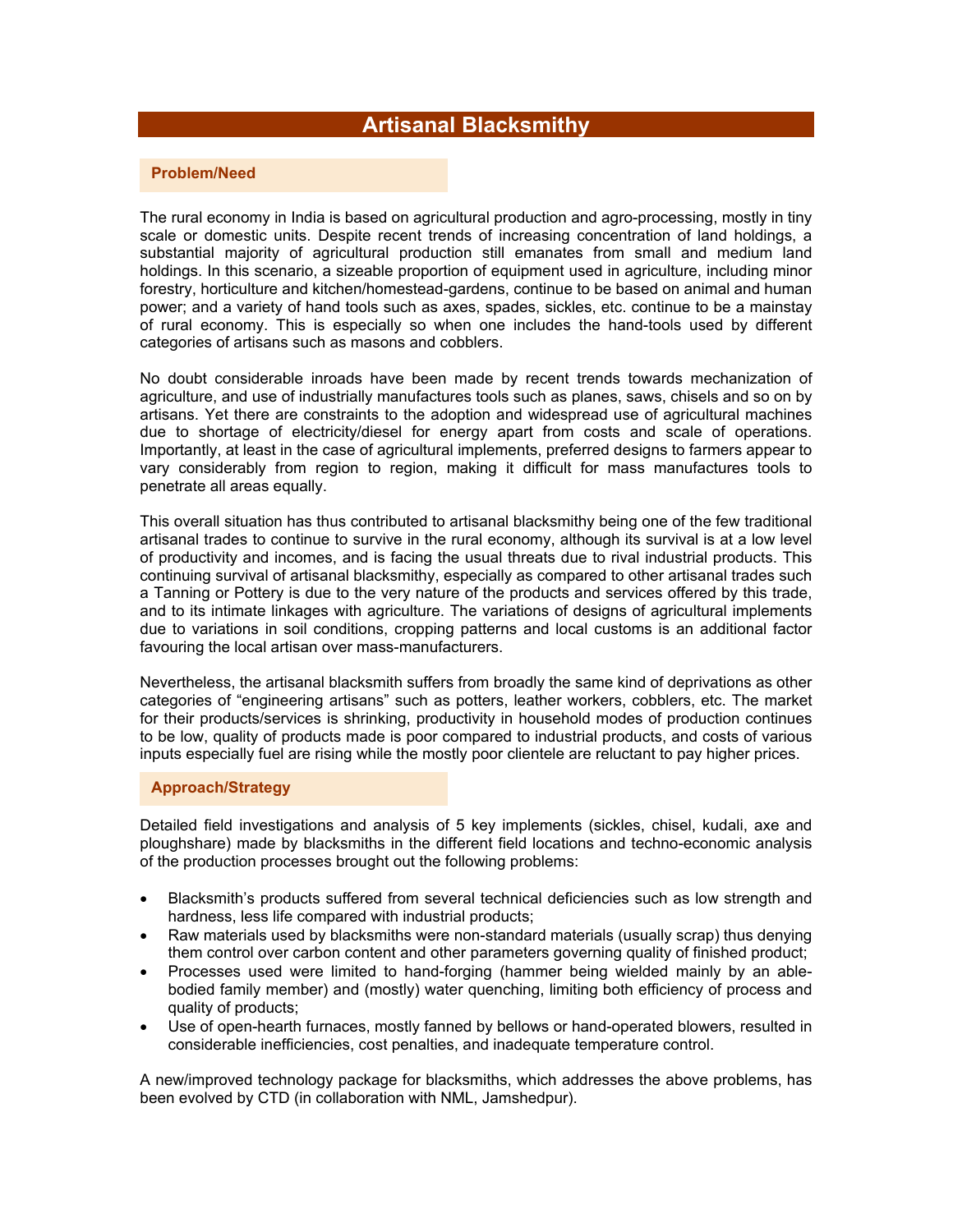# **Technology Package**

It comprises two broad components:

**New knowledge or upgraded skills**: To be transferred through, training, documentation and productionization along with some essential equipment. These comprise of:

- Product-specific heat treatment schedules/protocols with different methods such as annealing, oil quenching, tempering, etc.
- Surface hardening process
- Capability to assess raw material so as to make possible allowances for, or improvements to, base parameters such as carbon content.
- Capability to assess quality of finished product through critical parameters such as carbon content, hardness, etc.
- New technique for "backyard steel-making"
- Technique for Pyrolisis of waste biomass

#### **Newly Developed Equipment:**

- Fuel-efficient furnace with electric/diesel-operated blower and temperature indicators.
- Mechanical hammer (electrically driven with manual option)
- Small "laboratory" for testing hardness, etc.
- Pyrolyser

#### **Technology Details**

The **Mechanical Hammer** was developed to tackle a major problem of artisanal Blacksmiths. A great deal of unnecessary and unremunerated drudgery is involved in a member of the blacksmith's family simply wielding the hammer and occasionally turning the blower handle. In most families this is done an able bodied person whose labour would have been far better compensated even by manual labour elsewhere. The Mechanical Hammer is designed to deliver equivalent force by a foot-pedal operating a lever-based mechanism, thus enabling the Blacksmith to use both his hands as before while freeing his family member to do other tasks as required. Needless to say, it would also improve productivity and reduce energy use by reducing the number of times the job is re-heated. The Hammer is easy to operate and costs only about Rs. 15,000 with considerable reduction of costs possible with volume production. A cam-operated Hammer also being developed.

The new **Furnace**, capable of higher fuel efficiency and better temperature control, was felt to be a pressing need from the very outset, since the low thermal efficiencies of open-hearth furnaces are well known and the increasing fuel costs being faced by the Blacksmiths are a major reason for poor viability. The new Furnace has a hooded chamber with a flue, and includes thermocouples for temperature measurement. It can be made with locally available materials and costs only about Rs. 6,000/-.

It is proposed, at a later stage, to take up **Drop-forging** at the Nodal level. From standardized raw material ingots, the forge would make blanks of products such as sickles, trowels, etc. using dies made for this purpose as per local implement designs. The blanks would be supplied to individual Blacksmiths who would thus have a high-strength high-quality blank (instead of nonstandard scrap-based raw materials), which they would finish through hand forging.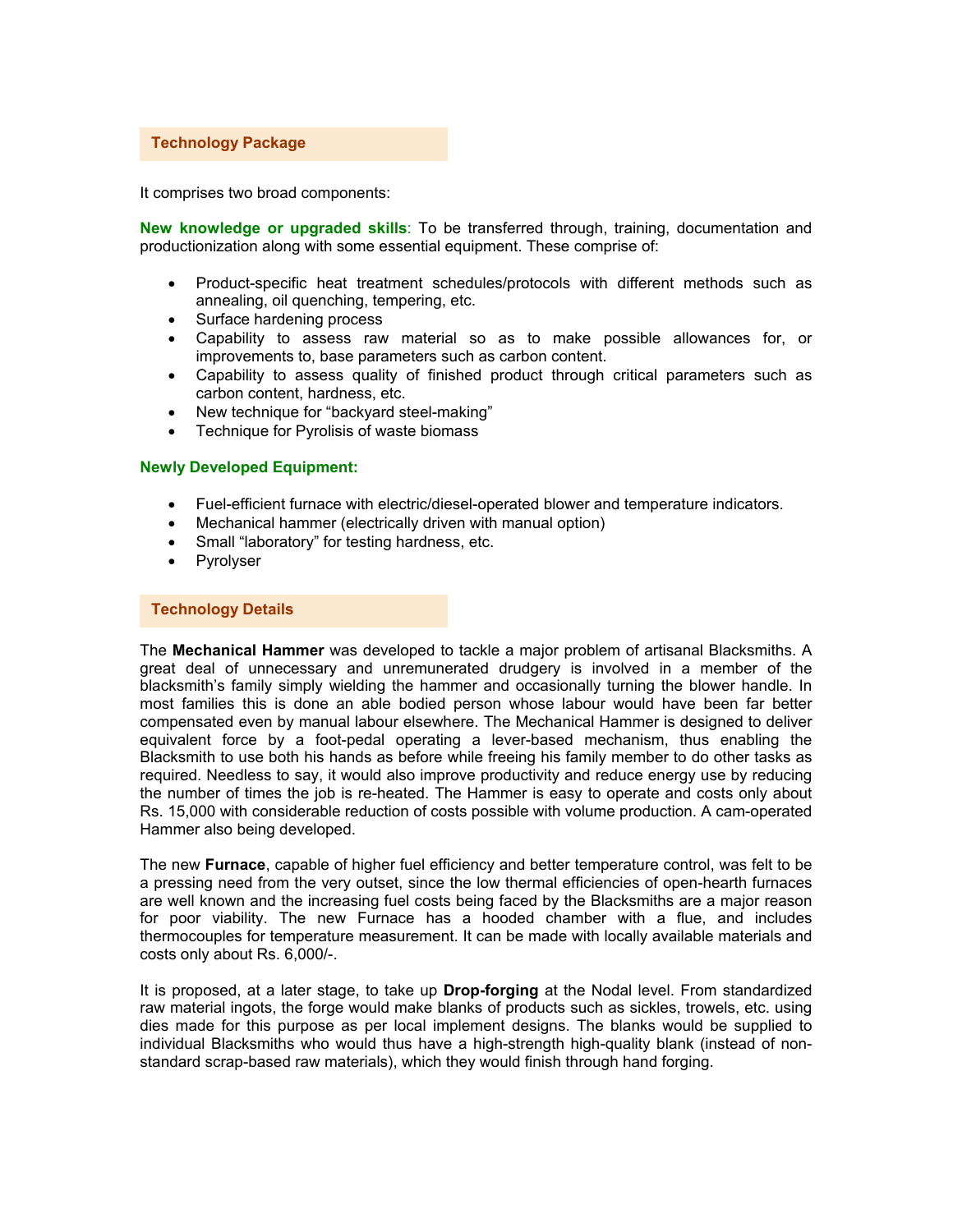The **Backyard Steel-making** is an interesting innovation adapted from the process used in the railways to mend damaged tracks. The idea to adopt such a technique in artisanal Blacksmithy operations arose from the use of non-standard, mostly scrap, low-carbon materials resulting in low-quality products. The technique is an adaptation of the alumino-thermic process in which waste oxides of iron, as obtained from steel mills and other industry sources are ignited with aluminum powder in specific proportions to yield steel with the desired carbon content. The highly exothermic reaction is carried out in a refractory container channelising the heat generated for the melting operation. The ignition is initiated with Diwali sparklers or magnesium wire. Interestingly, the process is not amenable to up-scaling and appears to be viable only in very small quantities as are envisaged here. This "backyard steel-making" is envisaged to be used in artisanal Blacksmithy for value-added products or such other products as would be economically viable.

### **System Design**

 A system design comprising organization of production, product-market choice and other aspects, making a complete field model for production operations, is also an integral part of the technology package, thus forming a truly replicable model.

The existing pattern of working of artisanal blacksmiths is in smallish clusters typically of 2-3 family units in villages with concentrations of these artisans with, perhaps, one village in a Block/Tehsil having a higher concentration of, say, 10-15 households. In exceptional cases these numbers can go up to many times this number, some villages having 50 or more blacksmiths' families, especially in specialty areas. Most individual smithies have their own furnaces and anvils, with the head of the household acting as Master Smith assisted by one or more family members depending on the size of the unit. Typically in a Block, there may be 6-8 villages having 2-3 blacksmiths units each and 1 village having a higher concentration.

A system design which caters to such typical clusters in a block-sized area would therefore have to be based on, and take advantage of, this spatial distribution of Blacksmiths. The organization of production has to be oriented more to the individual household-level smithy. At the same time, not all the facilities and equipment/machinery in the new technology package are necessary or viable at the individual household level and are preferably located at a nodal level. The system design worked out was as outlined above, with functions indicated in square brackets to be taken up in later stages:

**Product/Market Scenario:** At this initial stage of intervention, the product-market scenario would comprise the usual range of hand-tools and implements used by farmers, agricultural labourers and artisans in the field area as well as those domestic utensils and implements still being made by blacksmiths Efforts would be to also concentrate on those industry-made items which were currently being sold in the area so as to compete them out and assess the ability of the new technology package to be competitive in terms of both quality and price. Some specialty items of high demand would also be taken up in each area. At present, PWD and other major contractors executing civil works tend to procure implements such as spades, axes etc in bulk through tenders, a system, which clearly favours industrial manufacturers. Intervention in this sector can be taken up at a slightly later stage. Later still, value-added items and specialty tools could also be taken up. Further diversification towards casting, sheet-metal work to make storage containers, components (especially body/frame) for agricultural machines may be taken up even later.

**Equipments and Tools:** Equipments and tools required, and their costs (only illustrative) are shown in the Table (previous page).